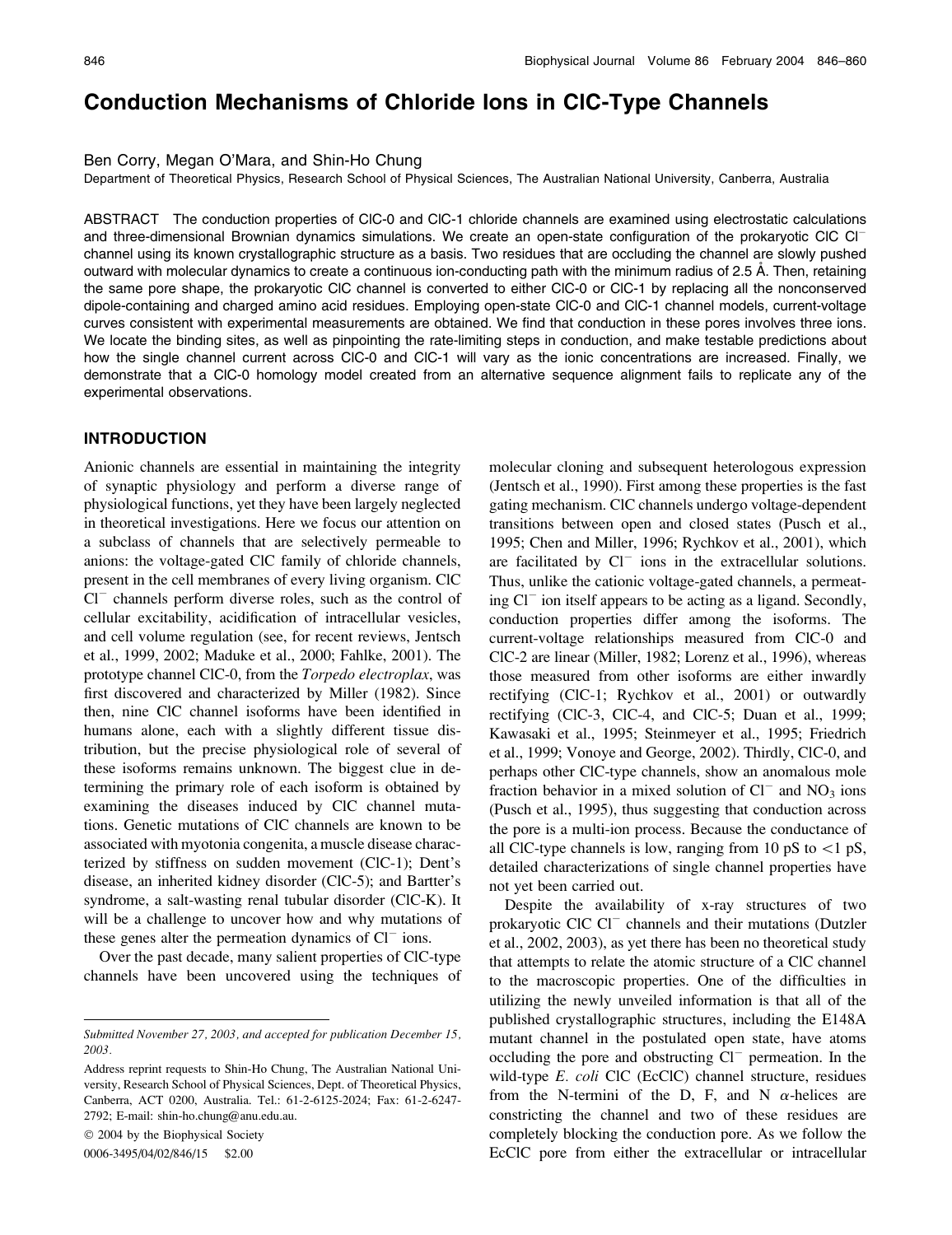opening toward the middle of the pore, it abruptly tapers and vanishes. Investigation of the postulated open state configuration of the E. coli E148A mutant reveals that two residues are still partially occluding the channel, preventing  $Cl^$ permeation. It is likely that the conduction path of ions in these channels has become distorted in the process of crystallization or that they represent the channel in a closed state. Thus, before the crystal structure coordinates can be used to investigate the permeation of ions through the channel, a completely open state structure needs to be created by using molecular dynamics or other means. Moreover, the ion-conducting path of the EcClC channel, unlike that of the KcsA channel (Doyle et al., 1998), takes a tortuous course through the protein, instead of being straight and perpendicular to the plane of the membrane. The meandering nature of the ClC pore complicates calculations of the force an ion experiences as it moves through the pore.

Here we examine the dynamics of ion permeation in ClC-0 and ClC-1, the two most thoroughly studied ClC channels, using electrostatic calculations and three-dimensional Brownian dynamics simulations. We first build an open state configuration of the channel with molecular dynamics simulations, by pushing the pore-lining residues located near the middle of the channel outward until the segment attains the desired interior radius of  $\approx 2.5$  Å, the smallest radius that allows conduction of both  $Cl^-$  and  $NO_3^-$ . Then, we convert the bacterial EcClC channel into ClC-0 and ClC-1 by replacing all the charged and dipole-containing amino acid residues that are not conserved. Utilizing the full atomic models of the channels so constructed, we carry out electrostatic calculations and Brownian dynamics simulations to elucidate the permeation dynamics across the pores and investigate the effect of several point mutations.

### **METHODS**

# Building open-state models of ClC-0 and ClC-1

Although the ClC protein is a homodimer, forming two identical pores (Middleton et al., 1996; Ludewig et al., 1996), we simplify our model by dealing with only one of the two pores throughout this study. In Fig. 1 A, we show a view of the pore from the plane of the membrane, created from the crystallographic protein structure of the Escherichia coli ClC channel (EcClC) reported by Dutzler et al. (2002) (Protein Data Bank accession code 1KPK). Despite the slightly higher resolution of the E148A crystal structure (Dutzler et al., 2003), we choose the wild-type EcClC as our template for this study, due to the presence of the key gating residue Glu-148 in its native state. Later we demonstrate that the results we obtain with the model based on the low-resolution x-ray structure do not differ from those obtained with the model based on the high-resolution structure. To reveal the ionconducting path, the front half of the protein is removed in the figure. There is no continuous course which ions can traverse from the intracellular to extracellular sides of the protein, as shown in Fig. 1 A. There are deep depressions on each side of the protein, but atoms from two of the central residues in the EcClC structure, Ser-107 and Glu-148, occlude the pore. Although the pathway to the external vestibule can be deduced from the wild-type structure, the task of locating the ion-conducting pathway is simplified by overlaying the E148A postulated open structure. Here, three



FIGURE 1 The shape of the model channel and Brownian dynamics simulation system. The atomic detail of the crystal structure of the E. coli channel, EcClC, taken from Dutzler et al. (2002) (A) and our open model of the channel (inset) are shown with the front half of the atoms removed to reveal the pore. The surface of the open pore in gold is superimposed on each diagram. (B) A cylindrical reservoir containing a fixed number of  $Na<sup>+</sup>$ (shown in yellow) and  $Cl^{-}$  (green) is attached at each end of the channel for Brownian dynamics simulation. The channel protein is imbedded in a low dielectric region representing the membrane (gold).

 $Cl<sup>-</sup>$  ions sit in between the channel entrances, two of which are trapped in the protein between the intracellular and extracellular depressions by Ser-107 and Lys-147, suggesting that the two depressions join to form a conducting conduit for  $Cl^-$  ions. Although the width of the pathway is not large enough to allow a  $Cl^-$  to pass, the likely location of the pore axis can be determined.

For a  $Cl^-$  to navigate across either the wild-type or the E148A EcClC channel, the blocking residues must move sideways so as to create a pore with radius  $>1.81$  Å, that of a chloride ion. To allow conduction of larger ionic species, such as  $I^-$  and  $NO_3^-$ , and reproduction of other experimental results, the minimum pore radius must be increased closer to 2.5 Å. We create an open state shape in as simple a way as possible, by gently pushing the occluding residues outward and allowing them to find their own orientation.

Expansion of the EcClC channel, using the x-ray structure reported by Dutzler et al. (2002), to an open state is carried out with CHARMM (Brooks et al., 1983), utilizing Version 19 extended-atom parameters for protein. Atoms blocking the pore are pushed aside using a CHARMM MMFP cylindrical repulsive force. Because the region where the pore is blocked is curved, six short MMFP cylinders are placed along the channel center line, with each cylinder axis aligned tangential to the axis of the pore. Since the surrounding atoms have radii of  $\sim$  1.5 Å, the radius of the MMFP cylinders (measured to the atom centers) is set to  $5 \text{ Å}$ . By placing these cylinders, starting from  $z = -12.5$  Å, to follow the curvature of the pore, all the atoms protruding into the pore can be contained within their interiors. Any atoms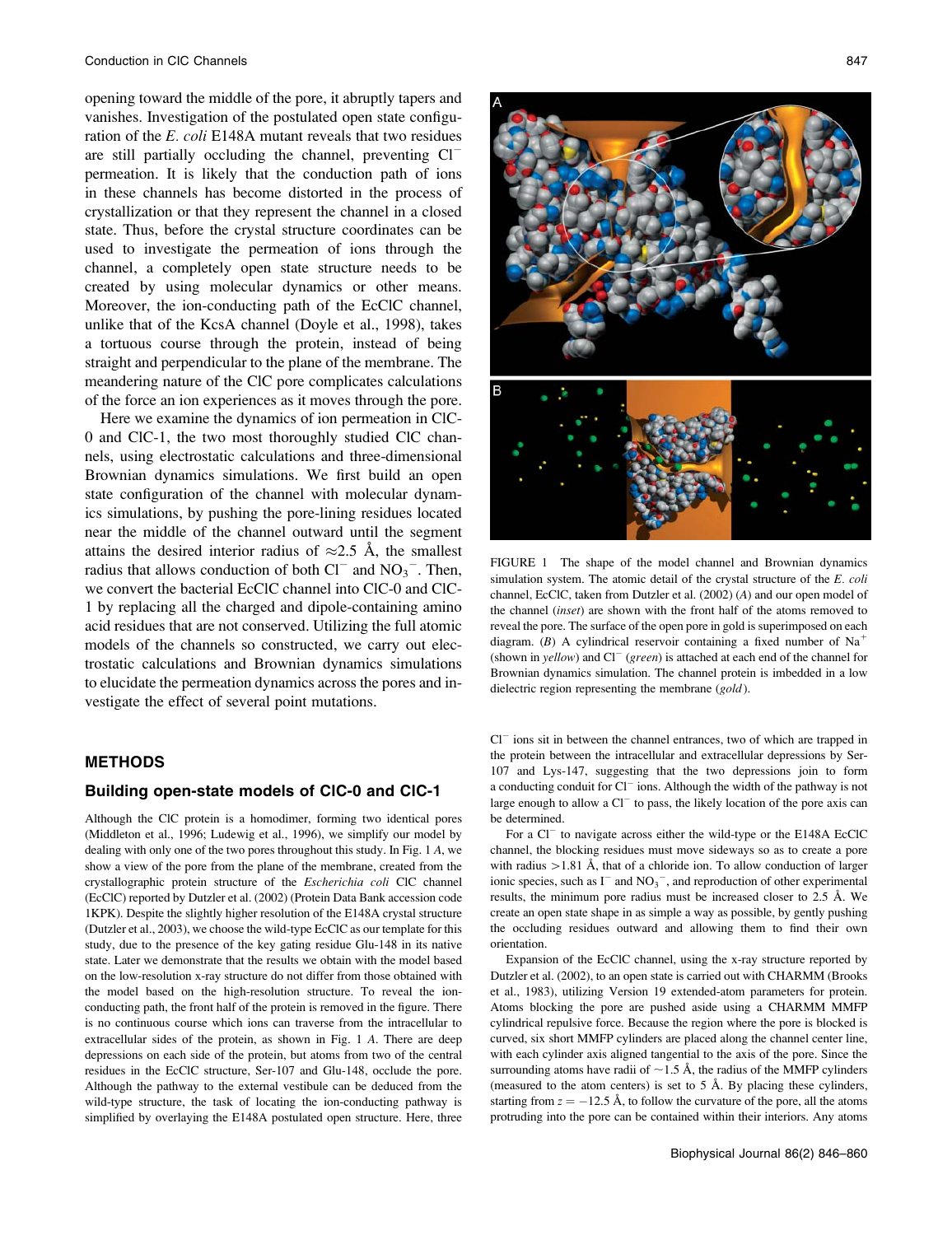inside the cylinders are then pushed outward with harmonic force of 85 kT/  $\AA^2$  (or 50 kcal/mol/ $\AA^2$ ) relative to the surface. All atoms outside the cylinders are held near their initial positions using comparatively weak harmonic constraints of 1.6 kT/ $\AA$ <sup>2</sup>. The expansion is carried out in two stages of 500 steps of CHARMM dynamics at 298 K, with the final atom positions from the first stage used as new initial positions for constraints during the second stage.

The open structure of the pore thus created is shown in the inset of Fig. 1 A. The shape of the open pore surface used for our calculations is indicated by the gold-colored surface superimposed on the closed and open structures. The ClC pore takes a tortuous course through the protein, unlike the KcsA potassium channel, which is straight and lies perpendicular to the plane of the membrane. We have imposed the condition that the cross-section of the channel perpendicular to the channel axis must be circular, to simplify the computational steps involved in determining and storing the electric field inside the pore. The channel remains quite narrow, having a minimum radius of  $r \approx 2.5$  Å near the center, but opens up quite rapidly at each end. Notably, the orientation of the Glu-148 residue is similar to that seen in the E148A mutant.

We make an assumption that the overall shape of the open-state pore for EcClC that we created is approximately the same as for ClC-0 and ClC-1. Thus, we hypothesize that it is the differing amino acid sequence that yields the different conductance properties of these channel isoforms. This is a plausible assumption and is supported by a recent study that examines the location of inhibitor binding sites to suggest a high degree of structural similarity between bacterial and mammalian ClC channels (Estévez et al., 2003).

Next we convert the open-state bacterial ClC channel into ClC-0 and ClC-1 using primarily the sequence alignment of Dutzler et al. (2002). There is a limited sequence similarity between the bacterial and prokaryotic homologs, and the alignment in many regions is dubious. For example, the residue population between the various domains in ClC-0 is far denser than in the bacterial channel. Thus, for ClC-0, we also generated two additional sequence alignments using ClustalW (Thompson et al., 1994), one without and the other one with manual adjustment. To generate a sequence alignment between ClC-0 and EcClC, we use the ClC-0 amino acid sequence from Torpedo california (Genebank number: P35522). To overcome the large difference in the length of the sequence, we crop the nonaligned C-terminus residues of the ClC-0 isoform, leaving a tail of  $\sim$ 20 nonaligned residues. This truncated ClC-0 sequence is then aligned with the EcClC primary sequence with ClustalW. This alignment without any further manual adjustment is one of the alternative sequences we use for building a homology model.

The ClustalW alignment is further adjusted manually to obtain an alternative sequence alignment. For manual adjustments, we search the EcClC primary sequence for patterns of conserved residues from the ClC-0 isoforms. If these conserved sequences are misaligned with the EcClC sequence, we manually adjust the alignment where possible, using the scattered regions of unmatched residues as buffers that mark each end of the misaligned regions. We then shift the nonaligned regions up or down the sequence alignment by the required number of residues until all the sequences are aligned. The sequence alignment of ClC-0 adjusted manually in this way is identical to that of the alignment reported by Dutzler et al. (2002), except for four positions. These are positions 73, 142, 310, and 459. Dutzler et al. (2002) identify the first three of these positions as glutamine, whereas in our alignment they are glycine. The last position, identified as arginine by Dutzler et al. (2002), is glutamate according to our alignment. Because this residue occupies a strategic position in the conducting pathway, the charge it carries will have a pronounced effect on the permeation dynamics. We first characterize ClC-0 assuming that the residue at position 459 is glutamate and then examine the effects of changing this residue to arginine in a subsequent section.

To make the conversions, the bacterial ClC coordinates are aligned with the primary sequences of ClC-0 and ClC-1 and all nonconserved pore-lining, charged, and dipole-containing residues are replaced. If the side chain of an existing amino acid is larger than the one with which it is to be replaced, the extra atoms are cropped, the residue is renamed and, unless the vacant space is accessible to the bulk solution it is filled with a dielectric material of  $\varepsilon = 2$ . If the existing side-chain is smaller than the one with which it is to be replaced, we build onto the original coordinates to form a new functional group. In this way, we ensure that the mutated residue lies in the same plane as the original residue. Although a slight rearrangement of the atoms to accommodate the new residues is likely, provided they stay close to the initial positions, the electrostatic forces and thus our simulations will not be affected. Using these procedures, we have made 173 substitutions, three insertions, and five deletions to convert the prokaryotic ClC channel to ClC-0. The corresponding numbers to mutate from the prokaryotic ClC channel to ClC-1 are 179, 3, and 6. Because we are interested in the permeation of ions through the transmembrane pore, extramembrane regions of ClC-0 and ClC-1 are ignored, as their structures remain unknown.

To avoid confusion, the EcClC numbering scheme is used for all the aligned sequences throughout this study. It is difficult to determine the charge state of the acidic and basic residues in the protein, as traditional approaches require the use of the Poisson-Boltzmann theory, whose validity inside narrow channels is questionable (Corry et al., 2003). In previous simulation studies on the KcsA potassium channel, Chung et al. (2002) reduced the charge on the Glu-118 and Arg-117 residues to 0.7e or 0.3e so as to obtain the best agreement with experimental data. When these residues are fully charged, the outward current decreases, and the inward current increases by  $\sim$ 20% (see Fig. 3 of Chung et al., 2002). Here, all basic and acidic residues in the protein are kept fully charged. We have not examined the effects of reducing the charge states of these residues on the conductance properties of ClC-0 and ClC-1.

### Solution of Poisson's equation

To calculate the electric forces acting on ions in or around the channel, we solve Poisson's equation using a finite difference technique (Moy et al., 2000). We represent the channel and aqueous solution as continuous dielectric regions with constants  $\varepsilon_p = 2$  for the protein,  $\varepsilon_w = 80$  for the bulk water outside of the channel, and  $\varepsilon_c = 60$  for the interior of the pore. Using this technique, the bent path of the pore can be easily modeled by determining which grid points are in the protein and which are not. The calculated potential inside the channel converges rapidly as the grid size is reduced (Edwards et al., 2002). No improvement in solution is obtained using a grid size of  $\langle 0.6 \rangle$ Å.

The potential energy profile encountered by a single ion moving along the pore is obtained by moving an ion along the center of the pore in  $1 \text{ Å}$ steps and calculating the potential energy at each position. As will be shown later, the ClC channel is usually occupied by two ions. To visualize the shape of the energy profile a  $Cl^-$  ion encounters as it attempts to enter a pore that is already occupied by two or more resident ions, we construct multi-ion energy profiles. We move one of the ions from the extracellular space into the channel in 1 Å steps, holding it fixed at each step. We then allow the resident ions, placed initially at the binding sites, to adjust their positions so that the force on them will be 0, thus minimizing the total energy of the system. The minimization is performed at each step as we bring the third ion into the channel and the positions of the ions and the total energy are recorded. This corresponds to the total electrostatic energy required to bring in the charge on the ions from an infinite distance in infinitesimal amounts. Energy minimizations are carried out using a modified version of the steepest descent algorithm (Press et al., 1989; Chung et al., 1999).

#### Brownian dynamics simulations

The energy profiles provide only a qualitative picture of the permeation dynamics, since the random motion of ions is not taken into account. To deduce the conductance of ions through the channel, we carry out threedimensional Brownian dynamics simulations.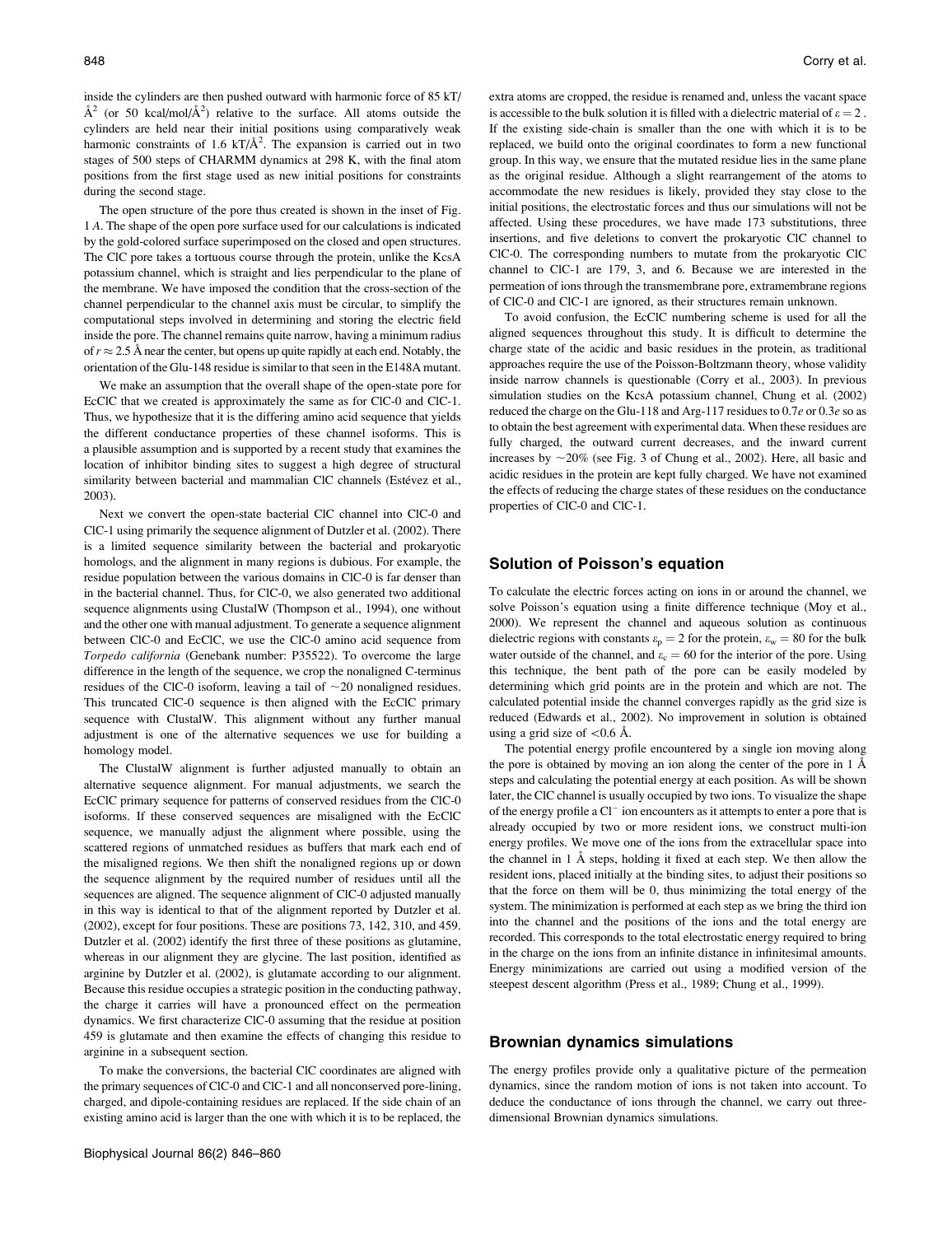In these simulations, we place  $15 \text{ Cl}^-$  ions and  $15 \text{ Na}^+$  ions in cylindrical reservoirs of radius 30 Å at each end of the channel to mimic the extracellular or intracellular space (Fig.  $1 B$ ). We adjust the height of the cylinder to  $61.2 \text{ Å}$  to bring the solution to 150 mM. We then trace the motion of these ions under the influence of electric and random forces using the Langevin equation:

$$
m_i \frac{d\mathbf{v}_i}{dt} = -m_i \gamma_i \mathbf{v}_i + \mathbf{F}_i^R + q_i \mathbf{E}_i + \mathbf{F}_i^S. \tag{1}
$$

Here,  $m_i$ ,  $v_i$ ,  $\gamma_i$ , and  $q_i$  are the mass, velocity, friction coefficient, and charge on an ion with index *i*, whereas  $\mathbf{F}_i^R$ ,  $\mathbf{E}_i$ , and  $\mathbf{F}_i^S$  are the random stochastic force, systematic electric field, and short range forces experienced by the ion, respectively. We calculate the total force acting on each and every ion in the assembly and then calculate new positions for the ions a short time later. A multiple time step algorithm is used, where a time step of  $\Delta t = 100$  fs is employed in the reservoirs and 2 fs in the channel where the forces change more rapidly.

Since calculating the electric forces at every step in the simulation is very time-consuming, we store precalculated electric fields and potentials due to one- and two-ion configurations in a system of lookup tables (Hoyles et al., 1998). To do this, the electric potential is broken into four components,

$$
\phi_{i} = \phi_{X,i} + \phi_{S,i} + \sum_{j \neq i} (\phi_{I,ij} + \phi_{C,ij}),
$$
 (2)

where the sum over  $j$  runs over all the other ions in the system. The symbols in Eq. 2 assume the following significance:  $\phi_{X,i}$  is the external potential due to the applied field, fixed charges in the protein wall, and charges induced by these;  $\phi_{\text{S,i}}$  is the self-potential due to the surface charges induced by the ion i on the channel boundary;  $\phi_{I,ij}$  is the image potential felt by ion *i* due to the charges induced by ion j; and  $\phi_{\text{C,ij}}$  is the direct interaction between ions i and j. The first three potential terms in Eq. 2 are calculated using a finite difference solution of Poisson's equation as described above. The first term is stored in a three-dimensional table to save time and storage space. The second and third terms are stored in two- and five-dimensional tables utilizing the symmetry developed in the construction of the pore. As the cross-section of the pore is circular, the potential and field is only calculated at one azimuthal angle in this plane (but still using a three-dimensional solution to Poisson's equation) and the values at an arbitrary point in the plane are interpolated from these. The ion-ion interactions include the Coulomb term and an oscillating short-range potential derived from molecular dynamics simulations as described previously (Corry et al., 2001), and are calculated on the fly during the simulation. The short-range forces include these short-range ion-ion interactions as well as those between ions and the channel walls.

The Langevin equation is solved with the algorithm of van Gunsteren and Berendsen (1982), using the techniques described by Li et al. (1998). Bulk ionic diffusion coefficients of  $1.33 \times 10^{-9}$  m<sup>2</sup> s<sup>-1</sup> for Na<sup>+</sup> and  $2.03 \times 10^{-9}$  $m<sup>2</sup>$  s<sup>-1</sup> for Cl<sup>-</sup> ions are employed in the reservoirs and vestibules. These values are reduced to 50% of the bulk values in the pore, as determined with molecular dynamics studies (Allen et al., 2000). Simulations under various conditions, each lasting usually  $10-20 \mu s$ , are performed with symmetric ionic concentrations in the two reservoirs. The current is computed from the number of ions that pass through an imaginary plane near the end of the channel during a simulation period. For further technical details of the Brownian dynamics simulation method, see Chung et al. (1998, 1999, 2002).

# RESULTS

The channel wall of an open-state ClC channel is lined with many charged amino acids, both basic and acidic. In Fig. 2, we show the charged residues that are lining the protein wall of the prokaryotic ClC channel, EcClC (Fig. 2 A), ClC-0 (Fig.



FIGURE 2 Comparison of EcClC, ClC-0 and ClC-1. The locations of the charged residues lining the pores are illustrated. Arginine and lysine residues are shown in purple and aspartate and glutamate in green. Here and throughout the article, the intracellular aspect of the channel is on the lefthand side.

 $2 B$ ), and ClC-1 (Fig.  $2 C$ ). Here, positively-charged arginine and lysine residues are shown in purple and negativelycharged glutamate and aspartate residues are shown in green. There is an additional positively-charged residue (Arg-126) in ClC-0 that is not shown in Fig. 2 B, as it lies behind the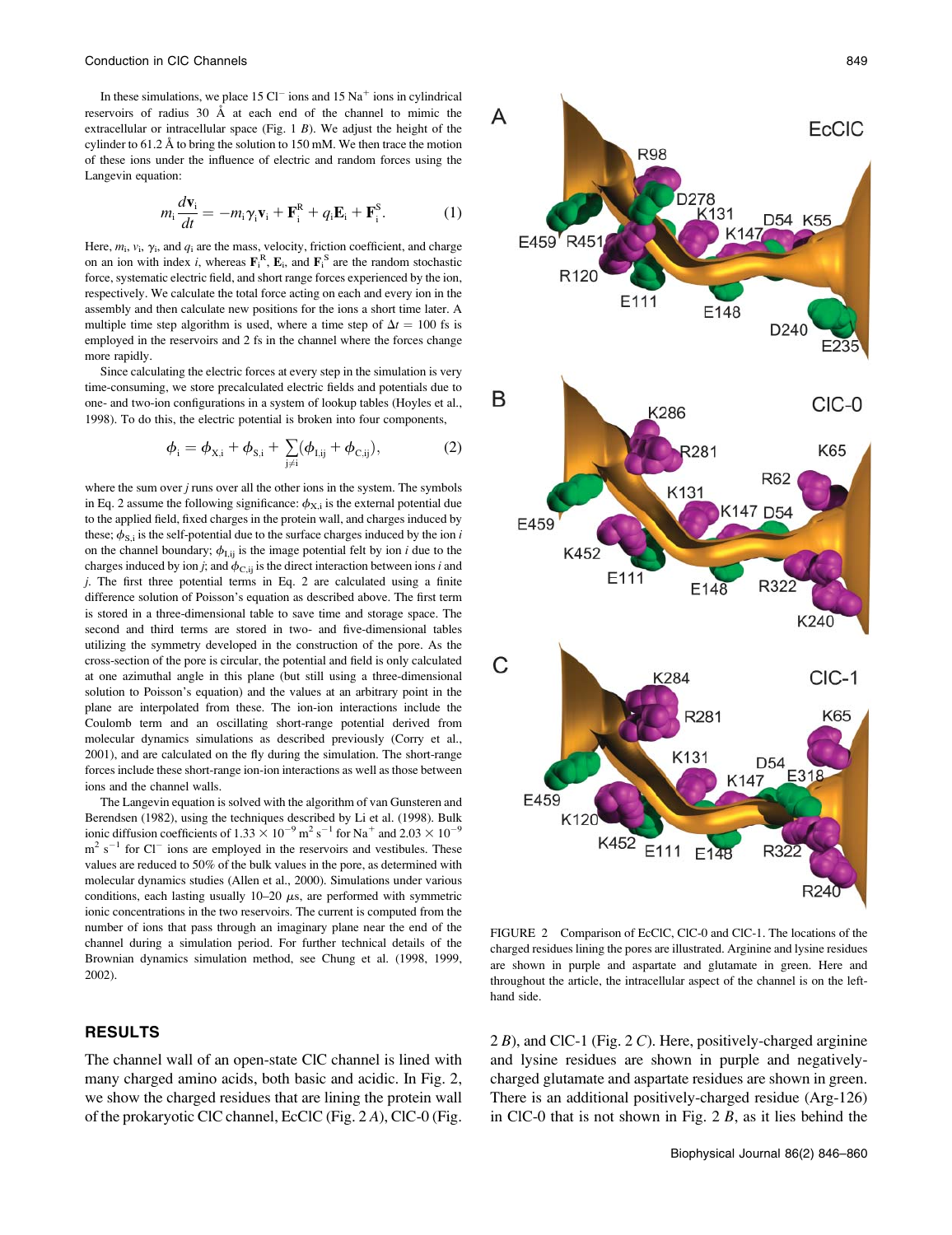pore, between Arg-281 and Lys-131. A cursory inspection of the figure reveals that EcClC, ClC-1, and ClC-0 contain, respectively, seven, five, and four glutamate and aspartate residues lining the protein wall, and six, nine, and 10 arginine and lysine residues. Thus, EcClC has one net negative charge lining the pore, whereas ClC-1 and ClC-0 have, respectively, four and six net positive charges. By counting the number of charged residues, one can reasonably deduce that the current of anions across EcClC will be substantially smaller compared to ClC-0 or ClC-1. This agrees with the experimental findings (C. Miller, personal communication). Also, we notice that there is an additional glutamate residue, namely, Glu-318, guarding the extracellular mouth of ClC-1, which is absent in ClC-0. The presence of this negatively-charged residue would make the entry of a  $Cl^-$  ion from the extracellular space more difficult. Also, this residue will most likely make it harder for ions to move from the center of the channel to the extracellular space. Thus, we can predict that the current in ClC-1 will be smaller than in ClC-0. Moreover, if the channel holds multiple ions, we can expect that the current-voltage relationship of ClC-1 will show rectification. This follows as an ion moving toward the extracellular space will be aided past the Glu-318 residue by the Coulomb repulsion of the other  $Cl^-$  ions behind it. A lone ion entering from the extracellular space would find passing this residue much more difficult.

The results of simulations reported here are in accord with these conjectures. Because no experimental data on the prokaryotic ClC channels are available in the literature, here we focus our attention on ClC-0 and ClC-1. We first describe the results obtained with the open-state configuration of EcClC based on the x-ray structure of Dutzler et al. (2002) and the homology models constructed from the sequence alignments given also by Dutzler et al. (2002). Then, we compare these results with those obtained with an alternative ionic pathway created from the high-resolution x-ray structure (Dutzler et al., 2003). We also demonstrate that a homology model of ClC-0 constructed from a different sequence alignment fails to replicate any of the experimental observations.

### Energy landscapes of ClC-0 and ClC-1

As a  $Cl<sup>-</sup>$  ion navigates across the pore, it encounters not only charged amino acid residues but also many dipole-containing residues that are lining the protein wall. In general, the positive poles or the NH backbones of these residues are pointing toward the water-filled pore. Some among these residues are Gln-103, Ser-107, Tyr-445, and His-120 (and for ClC-1, Thr-348). The arrangements of these residues relative to the ion-conducting path and the presence of four more pore-lining, positively-charged arginine and lysine residues than aspartate and glutamate residues in ClC-0 and ClC-1 indicates that the channels will permit anions to pass across, while effectively blocking cations from entering it.



FIGURE 3 Electrostatic energy profiles encountered by a single  $Cl^-$  ion moving across ClC-0 (A) and ClC-1 (B). A Cl<sup>-</sup> is moved across the pore, 1 Å at a time, and the potential energy at each point is calculated by solving Poisson's equation. The calculations are carried out in the absence of an applied potential (*broken lines*) and in the presence of  $-80$  mV, inside negative with respect to outside (solid lines). The outline of the pore is shown in the inset. The channel extends from  $-27$  to  $+27$  Å.

The electrostatic potential energy profiles for various ion configurations in ClC-0 and ClC-1 are given in Figs. 3 and 4. A  $Cl^-$  ion entering an empty  $ClC-0$  channel encounters a deep energy well of  $\sim$ 47 kT (ClC-0), or 52 kT for ClC-1 (1)  $kT = 4.11 \times 10^{-21}$  J) created by the positively-charged and polar residues in the protein wall (broken lines). The energy profiles obtained from ClC-0 (Fig. 3 A) and ClC-1 (Fig. 3 B) in the absence of an applied potential are broadly similar, except that the well is slightly narrower and shallower for ClC-0. For both profiles, the nadir of the well for a  $Cl<sup>-</sup>$  ion occurs at  $-7$  Å, a little left of the position where Glu-148 is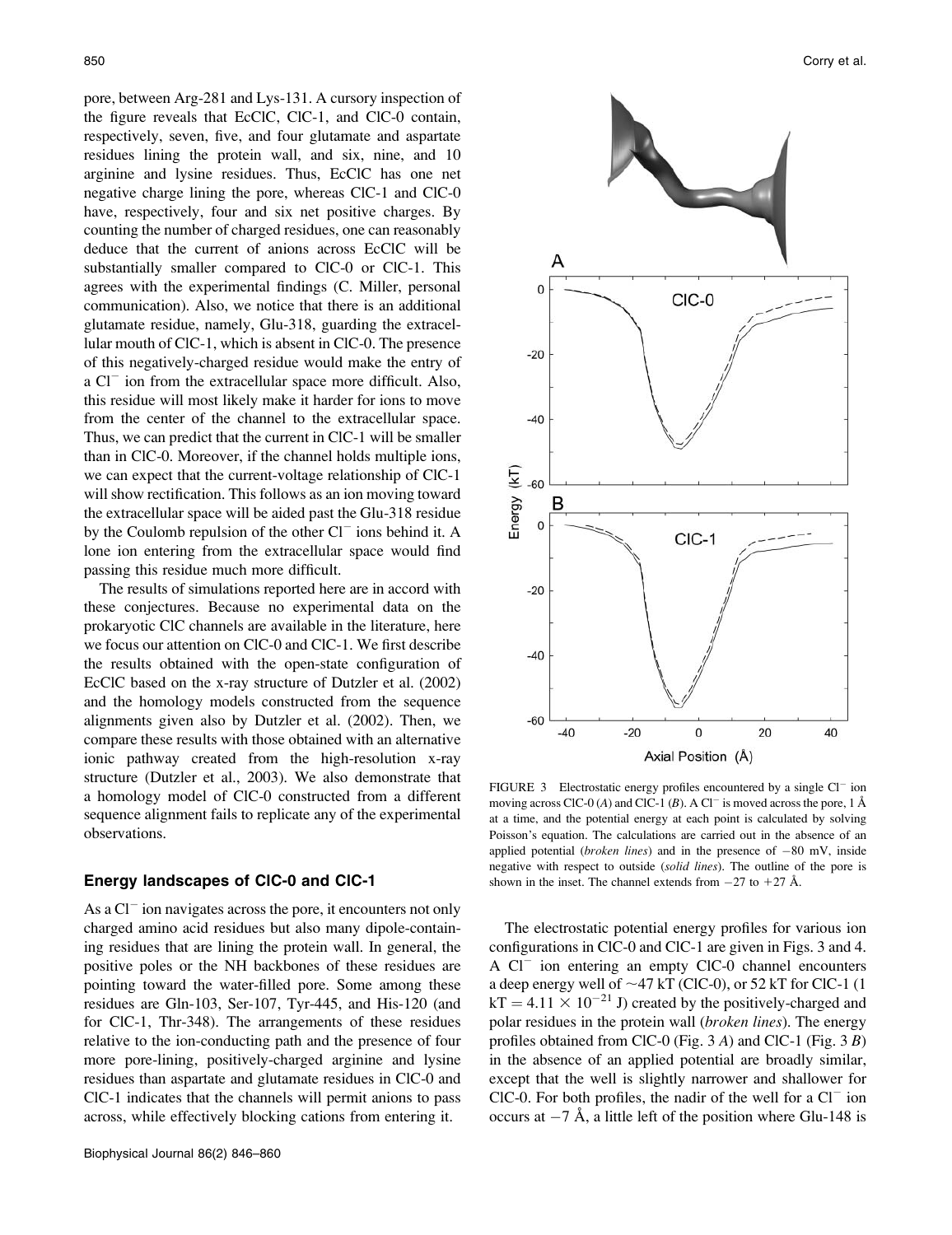

FIGURE 4 Electrostatic energy profiles encountered by an outermost Cl<sup>-</sup> ion while two resident ions are at the equilibrium positions. With two ions placed in the binding site, a third ion is moved toward the extracellular space,  $1 \nA$  at a time, and the electrostatic potential energy at each position is calculated. At each fixed position of the third ion, the stable configuration of the first two ions is determined iteratively, and the total energy of the assembly is computed. The locations of the two resident ions, when the test ion is at  $z = 0$  Å, are indicated in solid circles in A and B and as dark spheres in the inset.

situated. In contrast, for a Na<sup>+</sup> or K<sup>+</sup> ion attempting to enter the pore, the surplus of positively-charged residues produce an energy barrier of approximately equal magnitude to the well seen by a  $Cl^-$  ion, that effectively excludes cations from the channel. When a potential of  $-80$  mV (inside negative with respect to outside) is applied, the potentials on the righthand side of the profiles become lower than those at the lefthand side (Fig. 3, solid lines). Under the influence of the



FIGURE 5 The current-voltage relationships of ClC-0  $(A)$  and ClC-1  $(B)$ . The current measured at various applied potentials is obtained with symmetrical solutions of 150 mM in both reservoirs. In this and all subsequent figures, unless stated otherwise, a data point (solid circle) represents the average of 24–48 sets of simulations, each set lasting  $4 \times 10^6$ time steps (or  $0.4 \mu s$ ). Error bars in this and following figures have a length of mean  $\pm$  SE of 1 and are not shown when they are smaller than the data points. Superimposed on the simulated data in A are the experimental measurements obtained by Miller (1982), shown in open circles. The wholecell current-voltage relationship illustrated in the inset of  $B$  is reproduced from Bennetts et al. (2001).

applied potential,  $Cl^-$  ions tend to drift from inside to outside the cell.

The wells in both ClC-0 and ClC-1 are deep enough to accommodate two  $Cl^-$  ions and enables them to exist in a stable equilibrium. The two-ion equilibrium is disrupted when a third ion enters the channel. The energy landscapes seen by the outermost ion with three ions in the channel, in the presence of an applied potential of  $-80$  mV, are illustrated in Fig. 4  $A$  (ClC-0) and 4  $B$  (ClC-1). The positions of the two  $Cl^-$  ions in the pore, when the outermost ion is at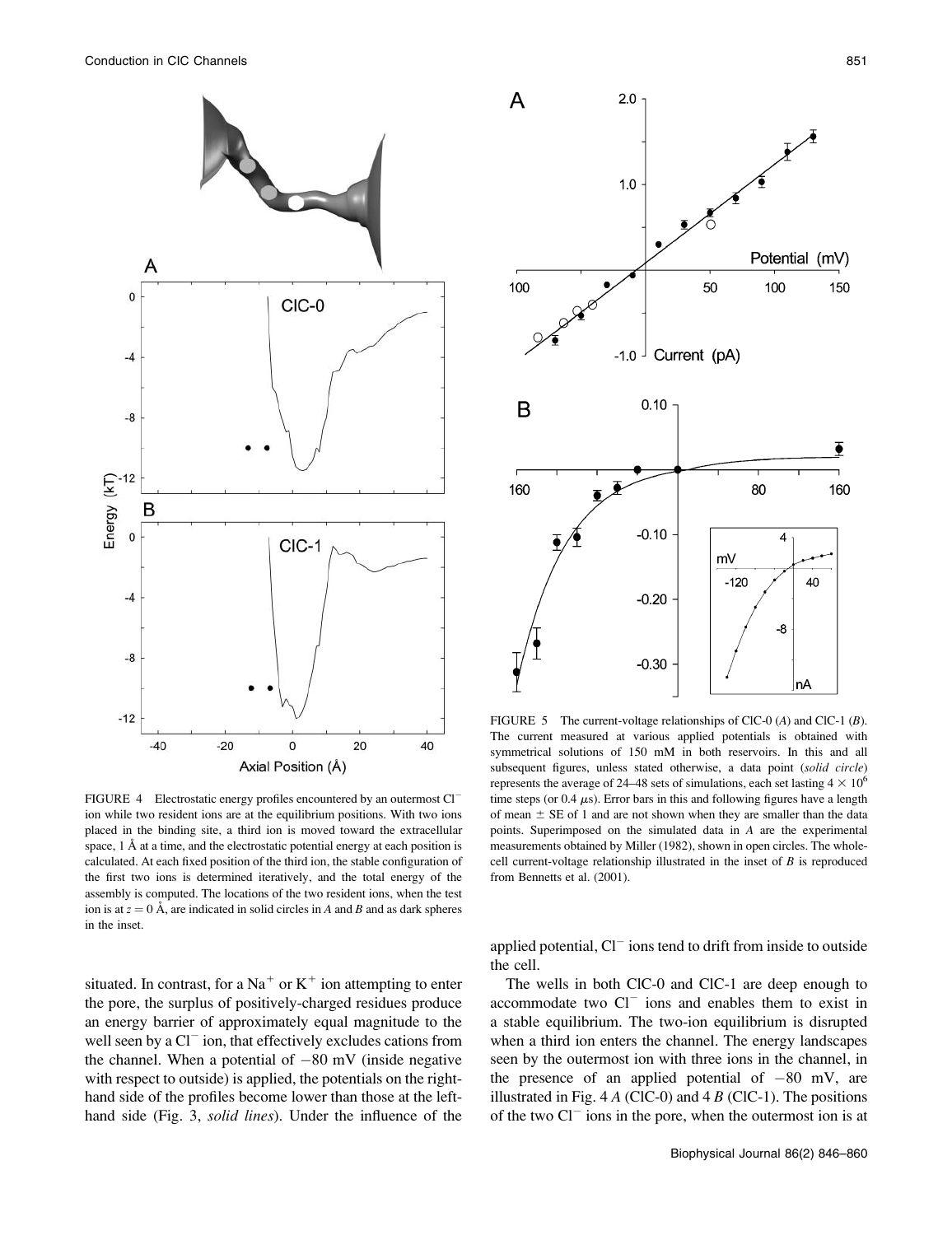$z = 0$  Å, are indicated in solid circles. The outermost ion in ClC-0 encounters an energy barrier of  $\sim$ 11 kT to climb out of the well and conduct into the intracellular space. The ion can occasionally surmount this residual barrier through its random motions aided by Coulomb repulsion exerted by the other ions, allowing it to move into the extracellular space. Thus, from these profiles we deduce that the channel normally appears to cradle two  $Cl<sup>-</sup>$  ions and conduction across the ClC pore takes place when a third ion stumbles into the channel. In contrast to ClC-0, the exiting  $Cl<sup>-</sup>$  ion experiences a sharper energy barrier at the extracellular side of ClC-1, which it must overcome before leaving the channel. This barrier is due to the effects of the pore-lining residue 318, which is a negatively-charged glutamate residue in ClC-1 but neutral in ClC-0.

### Current-voltage-concentration profiles

We study the conductance properties of ClC-0 and ClC-1 under various conditions by performing BD simulations. The current-voltage relationships of ClC-0 and ClC-1, shown in Fig. 5, are obtained with symmetrical solutions of 150 mM in both reservoirs. The relationship for ClC-0 obtained from our simulations (solid circles in Fig. 5 A) is linear through the origin when the applied potential is between  $-70$  and  $+140$ mV. The experimental measurements reported by Miller (1982) are superimposed (open circles). The core conductance, derived by fitting a linear regression through the data points, is  $11.3 \pm 0.5$  pS, compared to the experimental value of 9.4  $\pm$  0.1 pS. The relationship, however, abruptly deviates from Ohm's law with further decreases in the membrane potential  $<-70$  mV. The nonlinear section of the data is not shown in the figure. This discontinuity results from a sudden change in the permeation dynamics. A strong negative applied potential, when it exceeds a certain critical value, forces an additional  $Cl^-$  ion into the channel, thus enhancing the likelihood of the outermost ion exiting the pore.

In contrast to ClC-0, the inward and outward currents are both smaller and pronouncedly asymmetrical in ClC-1 (Fig. 5 B). The conductance at  $-100$  mV is 1.0 pS, increasing to 1.9 pS when the applied potential is increased to  $-160$  mV. With the polarity of the applied potential reversed, the





FIGURE 6 Current-concentration relationships for ClC-0 (A) and ClC-1 (B). The outward currents are obtained with symmetrical solutions of varying concentrations of NaCl in the reservoirs under an applied potential of  $-80$  mV. The data points are fitted by solid lines using the Michaelis-Menten equation. The experimental measurements obtained by Chen (personal communication) are shown in open circles in A.

FIGURE 7 The dwell histograms of ClC-0 (A) and ClC-1 (B). The channel is divided into 100 thin sections, and the average number of ions in each section is calculated over a simulation period  $(0.4 \mu s)$  in the presence of an applied potential of  $-80$  mV.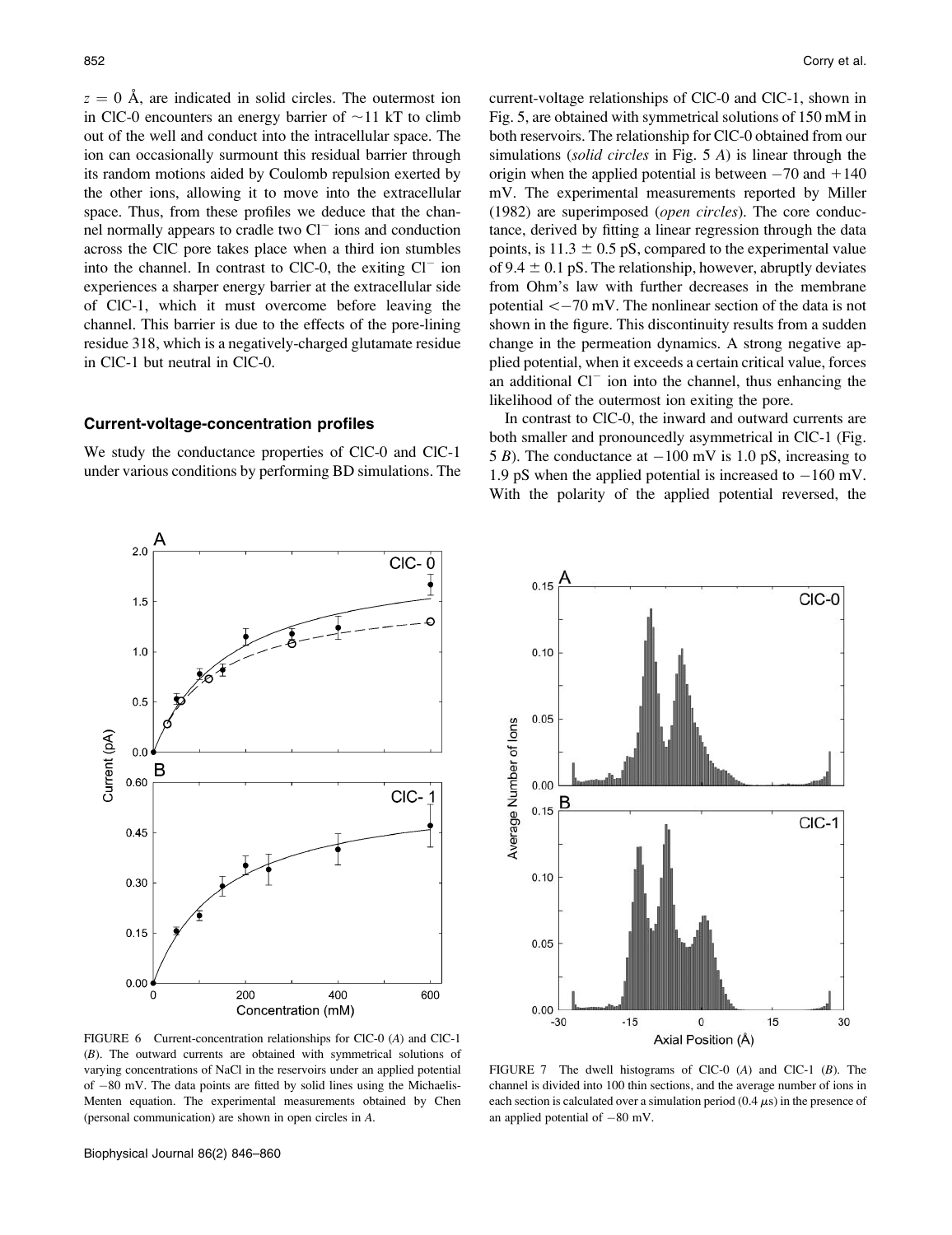current across the channel is  $\langle 0.03 \rangle$  pA (or no ion crosses the pore in the period of 14.4  $\mu$ s) until the driving force is increased to  $+160$  mV. The conductance at this potential is  $\sim$ 0.2 pS. There are several whole-cell current measurements demonstrating that the ClC-1 channel is inwardly rectifying (Rychkov et al., 2001; Bennetts et al., 2001; Fahlke et al., 1995), as shown in the inset of Fig. 5 B. Because of the low conductance, no single channel current-voltage relationship of ClC-1 has been reported. Using low intracellular pH, which causes a slowing of gating kinetics, Saviane et al. (1999) determined the channel conductance to be  $\sim$  1.2 pS. This value is in a close agreement to that determined by using concatemeric channels containing one subunit each of ClC-0 and ClC-1 (Weinrich and Jentsch, 2001). Both the shape of the current-voltage relationship and the inward conductance determined from our simulation are in accord with these experimental findings.

A current-concentration relationship of a single channel reveals important information about the underlying permeation mechanism. Here we provide the results of our simulations on ClC-0 and ClC-1. Experimentally, the



FIGURE 8 Permeation dynamics of ClC-0 (A) and ClC-1 (B). The locations of two Cl<sup>-</sup> ions occupying the binding sites are indicated with green spheres. The figures show the time it takes for a third ion to enter the pore (step 1) that is already occupied by the two resident ions, and the time it takes for the outermost ion to exit the pore  $(\text{step } 2)$ , given that the third ion has entered the pore. The average times are calculated over a simulation period of 0.4  $\mu$ s in the presence of  $-70$  mV for ClC-0 and  $-80$  mV for ClC-1.

current, I, across many channels first increases with an increasing ionic concentration [Cl] and then saturates, leading to a current-concentration relationship of the Michaelis-Menten form:  $I = I_{\text{max}}/(1 + \text{Cl}_{s}/[\text{Cl}])$ . Thus, the current approaches the saturation current,  $I_{\text{max}}$  when [Cl] $\gg$ Cl<sub>s</sub>. Theoretically, the conductance-concentration curve is expected to saturate if the transport of ions across the channel is determined by two independent processes, one of which depends on ionic concentrations on the two sides of the channel and one that does not. In this case we expect that the time spent waiting for a third ion to enter the channel will decrease as concentration is increased, whereas the time for the outermost ion to cross to the extracellular space will not. In Fig. 6, the currents obtained from Brownian dynamics simulations in ClC-0 (Fig.  $6 \text{ Å}$ ) and ClC-1 (Fig.  $6 \text{ B}$ ), under the applied potential of  $-80$  mV, are plotted against the concentration of  $Cl^-$  ions in the reservoirs. The experimental data obtained from ClC-0 with an applied potential of  $-80$ mM are shown in open circles in Fig. 6 A (Tsung-Yu Chen, personal communication) and fitted with a broken line. The solid lines fitted through our data points are calculated from the Michaelis-Menten equation. The half-saturation points Cl<sub>s</sub> determined from the fitted curves are  $163 \pm 51$  mM for ClC-0 and  $144 \pm 23$  mM for ClC-1. The value we obtained from ClC-0 is slightly higher than that reported by Chen (personal communication) and White and Miller (1981). Their half-saturation constant  $Cl_s$ , measured at  $+40$  mV, is  $\sim$ 85 mM (75 mM Cl<sup>-</sup> activity). The corresponding value obtained from Chen's measurements is  $136 \pm 8$  mM.

### Ions in the channels

Next we examine where ions reside in ClC-0 and ClC-1 and the steps involved in conduction using three-dimensional Brownian dynamics simulations. In Fig. 7, we illustrate the likelihood of finding ions in different regions of ClC-0 (Fig. 7 A) and ClC-1 (Fig. 7 B), in the presence of an applied potential of  $-80$  mV. To construct the histograms, the channel is divided into 100 thin sections, and we plot the average number of ions in each section during a  $0.4-\mu s$ simulation. There are two regions in ClC-0 where ions dwell preferentially, one at  $z = -11.0$  and the other at  $z = -4.4$  Å. In a conducting state (with an applied field), there are, on average, 2.3 ions in the channel. In ClC-1, without an applied field, there are on average  $2.5 \text{ Cl}^-$  ions in the pore. Two prominent binding sites are apparent at  $-10.3$  Å and the other at  $-4.9$  Å. In the conducting state, driven by an applied potential of  $-80$  mV, the binding sites shift toward the right by 2.1 Å and a third peak in the histogram appears at the center of the pore near  $z = 0$ . The average number of ions in the pore is now increased to 2.9.

The locations of ions in the channel, together with the main charged amino acid residues lining the pores, are illustrated in Fig. 8. The two resident ions in ClC-0 (Fig. 8 A) stay very close to the positively-charged residues, Lys-452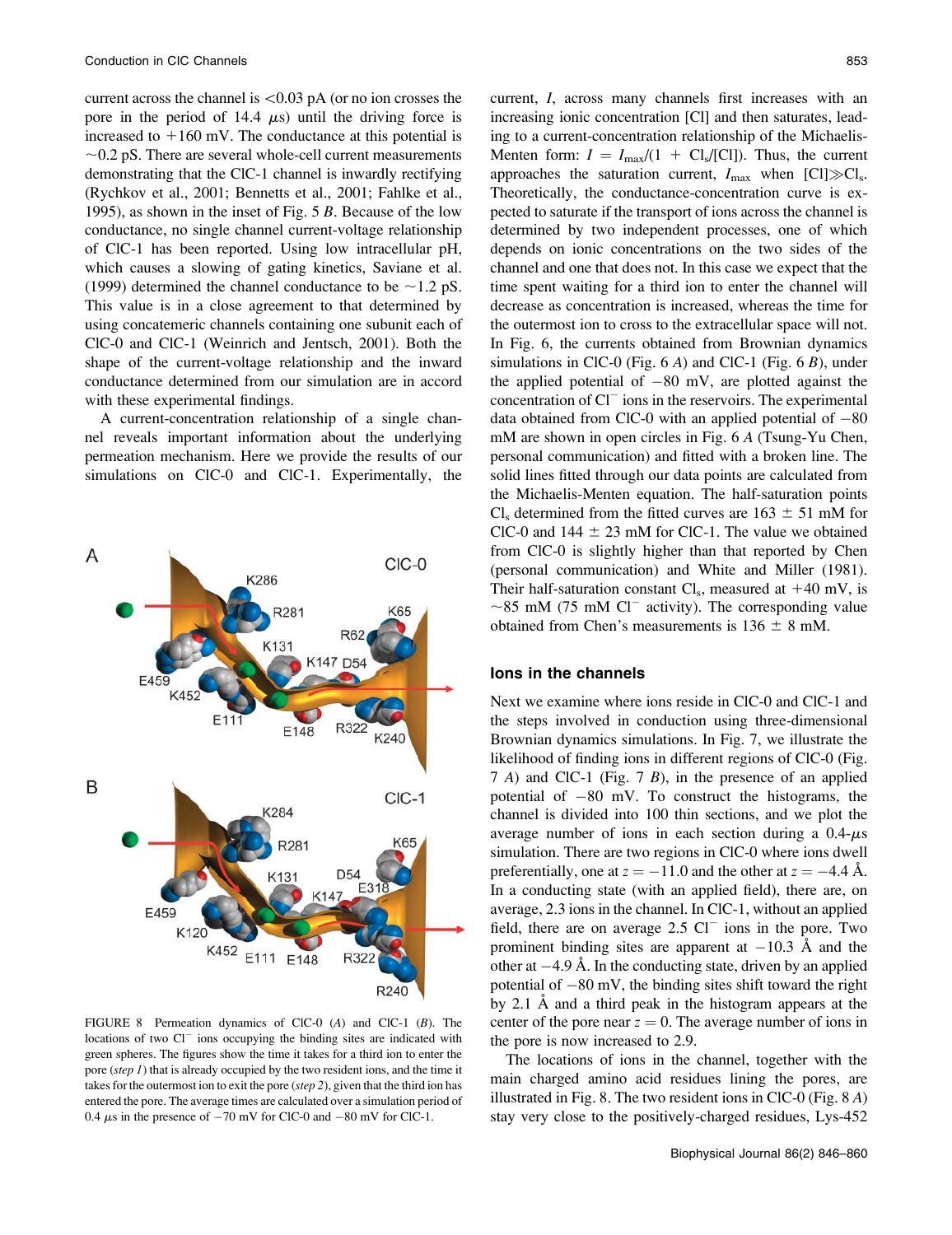

FIGURE 9 The ionic pathway created from the high-resolution x-ray structures. The shape of the pore is virtually indistinguishable from that created from the low-resolution x-ray structure, illustrated as a gold surface. Three  $Cl^-$  ions are indicated as green spheres, and the central axis of the pore created from the high-resolution structures is shown as a dotted line.

and Lys-131. Comparing the position of these ions to the innermost two ions trapped in the crystallized E148A EcClC channel, the positions of the ions in our simulation are shifted slightly toward the extracellular side of the channel. This shift reflects the presence of an additional positivelycharged residue, Arg-62, lining the extracellular end of the  $CIC-0$  pore and attracting  $Cl^-$  ions deeper into the channel. For conduction to take place, a third ion must enter the pore from the intracellular side of the channel. This disrupts the stable equilibrium of the two resident ions. With an applied potential of  $-70$  mV, it takes on average 125 ns for a third ion to stumble into ClC-0 from the intracellular reservoir. Once three ions are in the pore, the outermost ion near the Lys-131 residue manages to climb out of the energy well in  $\sim$ 70 ns. Thus, there are two rate-limiting steps in the outward conduction process. When the polarity of the applied field is reversed, the locations of the binding sites remain unaltered. Here, the step that limits the number of ions the channel can process is the entrance of a third ion from the extracellular space into the pore, which on average takes nearly 200 ns. Once three ions are in the pore, the innermost ion, located near the Lys-452 residue, is expelled from the pore almost instantaneously.

The dynamics of ion permeation in ClC-1 are similar to that in ClC-0 (see Fig.  $8$  B). The two resident ions are situated near the Lys-131 and Lys-147 residues, shifted slightly toward the extracellular side compared to those in ClC-0. The dwell histogram obtained from ClC-1 shows the presence of a third peak, in the extracellular side of the channel at  $z = -13.4$  Å. This indicates that a third ion spends a considerable amount of time in the channel before a successful conduction event occurs. The location of these three peaks in ClC-1 corresponds almost exactly to the position of the three chloride ions in the crystal structure of E148A EcClC (Dutzler et al., 2003). Under the influence of an applied potential of  $-80$  mV, a third ion enters the pore, this process taking on average 270 ns. With three ions in the pore, it takes  $>1 \mu s$  for the outermost ion to exit the pore. The number of ions the channel can process is thus limited by the energy barrier created by the additional negativelycharged residue Glu-318.

The conduction process across ClC-0 and ClC-1 is broadly similar to that in the KcsA potassium channel, where a third  $K^+$  ion entering the central cavity accelerates toward the selectivity filter and effects conduction by knockoff (Allen and Chung, 2001). Pusch et al. (1995) showed that current through the ClC-0 channel is reduced substantially when two permeating ionic species,  $Cl^-$  and  $NO_3^-$ , are mixed compared to that observed when only one of the two ions is present in the solution. This so-called ''anomalous mole fraction'' behavior can only occur if the pore has to be occupied by two or more ions for conduction to take place. The results of our simulation are consistent with this experimental deduction.

### Ionic pathways and sequence alignments

There are two caveats to the approach we use in constructing the models. These are to do with, firstly, the method of creating an ionic path across the EcClC protein and, secondly, the sequence alignments used for creating the homology models of ClC-0 and ClC-1. We address these issues in this section.

To ascertain the reliability of the open-state EcClC configuration that we use, we compare the pathway to open structures created using the high-resolution x-ray structures of the wild-type EcClC and E148A EcClC reported by Dutzler et al. (2003) (Protein Data Bank accession code 1OTS and 1OTT, respectively). When the E148A EcClC structure is aligned with the low-resolution structure, the three embedded  $Cl^-$  ions in the E148A structure pass through the center of the ionic pathway created using the crystal coordinates reported in Dutzler et al. (2002). The expansion of both high-resolution structures are carried out using the same procedures detailed previously, except that the trapped  $Cl^-$  ions are not moved during the expansion process. In Fig. 9, we show the open-state configurations created with the low-resolution wild-type EcClC (gold surface) and high-resolution E148A EcClC crystal structures. Three  $Cl^-$  ions in the x-ray structure (Protein Data Bank accession code: 1OTT) are indicated as green spheres, and the central axis of the ionic path we created is shown as a dotted green line. The two pore shapes are virtually indistinguishable. The high-resolution structure has seven residues less than that of the low-resolution structure: it is five residues shorter at the N-terminus and two at the C-terminus. When we select atoms in the vicinity of the pore,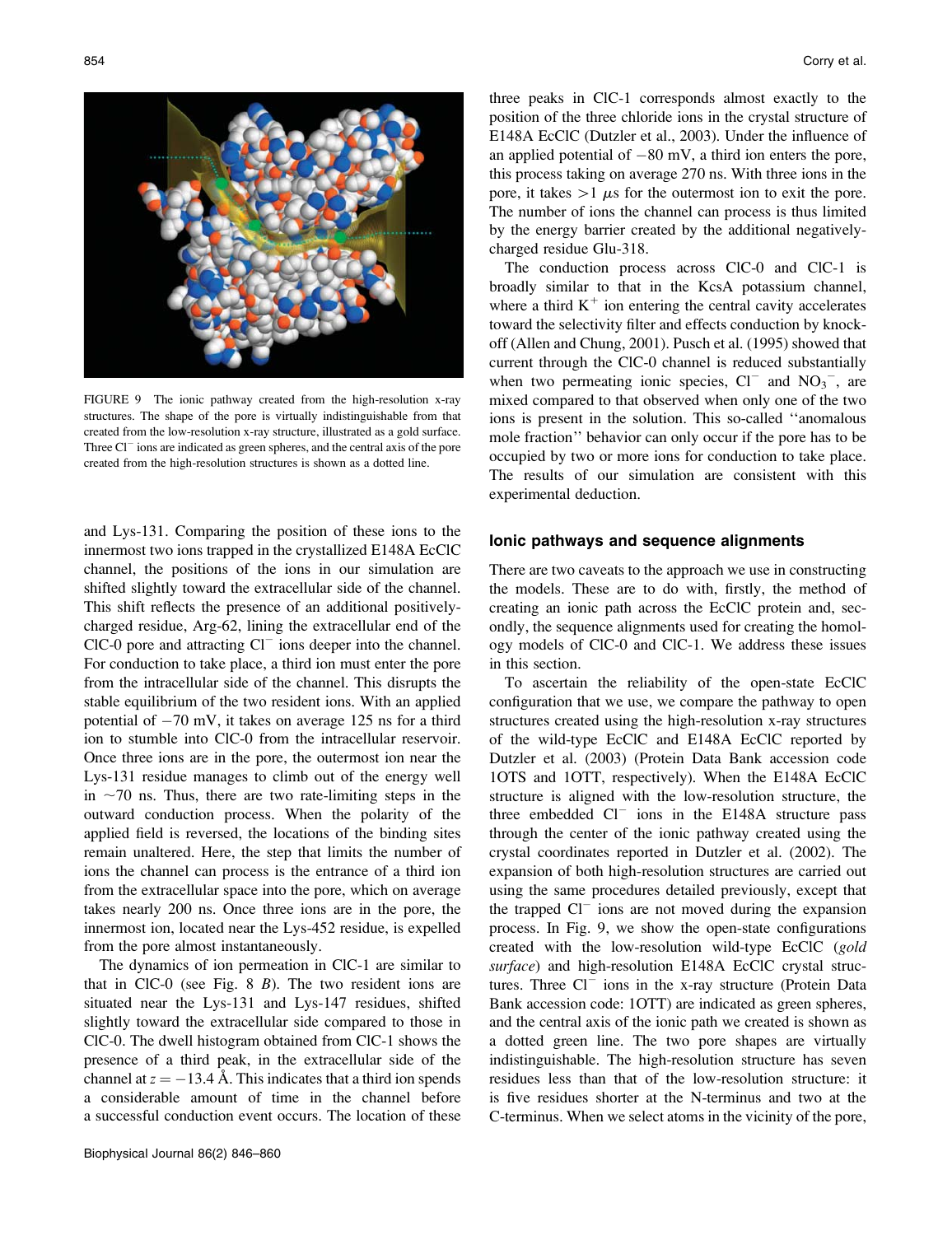

FIGURE 10 Energy profiles and dwell histograms obtained from the models based on the pathways created from the low-resolution  $(A \text{ and } C)$  and high-resolution x-ray structures (B and D).

 $\sim$ 25% of all atoms, and compare the open-state configuration derived from the E148A high-resolution structure with that derived from the wild-type low-resolution structure, we find that the root-mean square average difference in atom position is  $1.01 \text{ Å}$ . We then used the axial coordinates of the open state mapped through the E148A EcClC to create an open-state configuration for the high-resolution wild-type EcClC structure. The equivalent root-mean square deviation of atom position is  $0.95$  Å. The results of these tests show that the structure of the open pore we construct is independent of the original structure used to create it. We demonstrate later that the shape of the energy profiles and the conduction properties obtained from two different open-state models, one obtained from the low-resolution x-ray structure (Dutzler et al., 2002) and the other obtained from the WT high-resolution structure (Dutzler et al., 2003), are virtually identical.

In Fig. 10, we compare the energy profiles and dwell histograms obtained from the ClC-0 models based on the low-resolution (left-hand column) and high-resolution (right-hand column) x-ray structures. The sequence alignment used to create the homology models is the same as the one we used throughout, except the glutamine residues at positions 73, 142, and 310 are replaced by glycine (i.e., we use the ClustalW alignment with manual adjustment). In the ClC-0 notation, these residue numbers correspond to 89, 160, and 344. The energy landscapes encountered by a single  $Cl^-$  ion traversing channel show a deep well centered at  $-8$  Å. The two profiles, in the presence of an applied potential of  $+20$  mV, are virtually identical. The maximum depth of the well obtained from the low-resolution structure is 2.1 kT shallower than that obtained from the highresolution structure (47.4 kT vs. 49.5 kT). The two dwell histograms illustrated in Fig. 10 are similar. Both reveal two prominent binding sites in the channel, centered at  $z = -11$ and  $-4.4$  Å. The average number of ions in the channel in the conducting state for the low-resolution homology model (C) is 2.31, compared to 2.45 for the high-resolution homology model  $(D)$ . The difference is not statistically significant. There is no significant difference in the magnitudes of current flowing across the two models, determined by using Brownian dynamics. With an applied potential of  $-40$  mV, the currents we observe, during the simulation period of 17.2  $\mu$ s, are  $-0.35 \pm 0.08$  and  $-0.33 \pm 0.08$  pA for the low-resolution and high-resolution models, respectively. From these results, we conclude that the open-state configurations created from the x-ray structures of Dutzler et al. (2002, 2003) are almost identical, and the conductance properties deduced from the two models do not differ appreciably.

We next examine whether or not the ClustalW alignment of ClC-0 without manual adjustment (see the Method section) can also reproduce any of the experimental observations. The locations of the charged amino acid residues along the pore are shown in Fig. 11 A. Two positively-charged residues guarding the external gate of the channel in the manually adjusted alignment, namely Arg-322 and Lys-240, are now replaced with glutamate residues,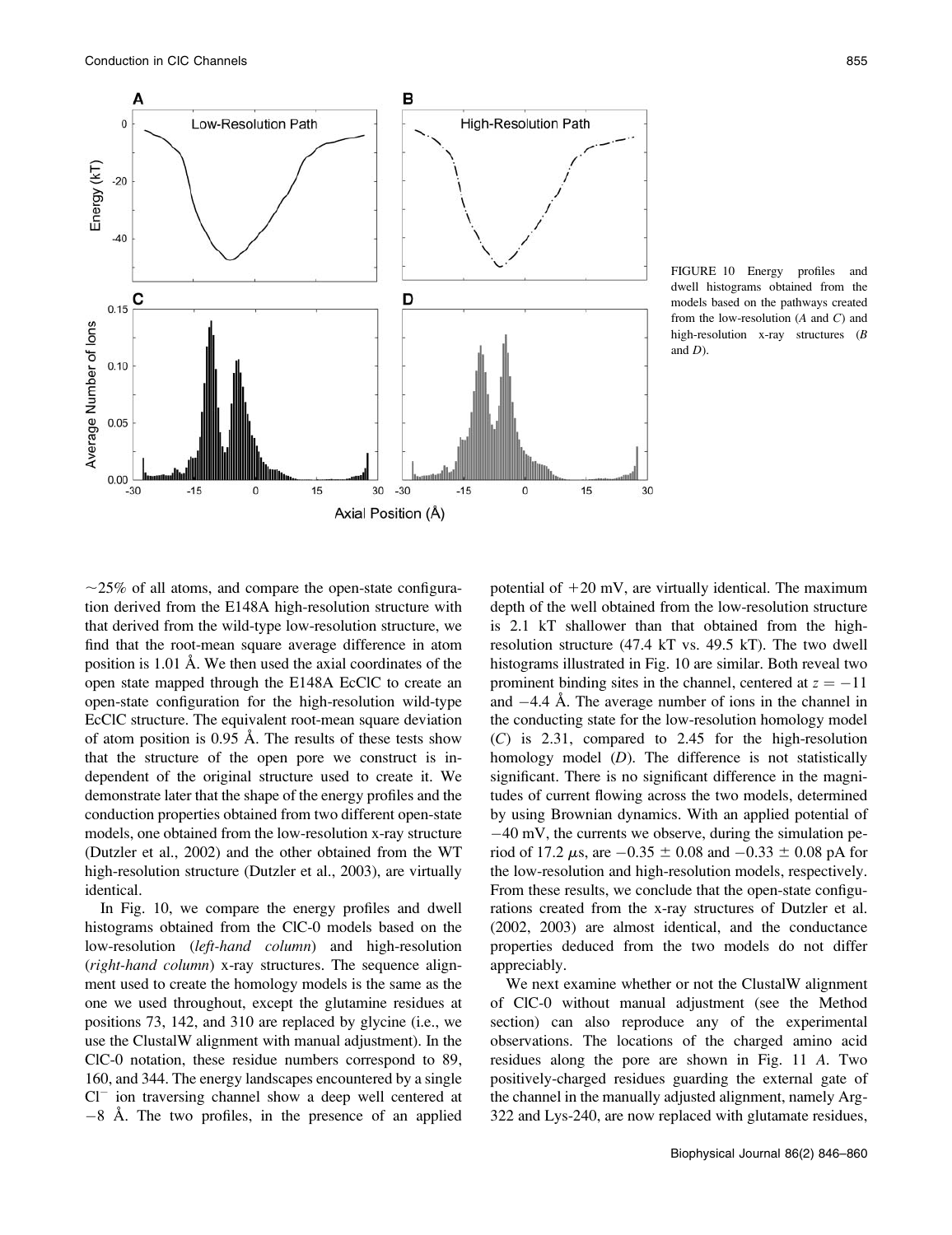

FIGURE 11 Homology model constructed from the ClustalW alignment with no manual adjustment. The locations of the charged residues lining the pore are indicated in A. In B, the energy profile encountered by a single ion traversing the pore (solid line) is compared to that obtained from the model based on the manually adjusted alignment (broken line). The dwell histogram in C shows one prominent peak. For comparison, the histogram illustrated in Fig. 7 A is reproduced as light shade.

Glu-232 and Glu-235 (see Fig.  $2B$ ). There are two net negatively-charged residues lining the pore, compared to six net positive charges in the alignment of Dutzler et al. (2002). The energy landscape encountered by a  $Cl^-$  ion, shown in Fig. 11 B, reveals several features that are not present in the profile illustrated in Fig. 3 A, reproduced here in dashed line. The energy well is narrower and shallower than that obtained from the homology model constructed from the alignment using Dutzler et al. (2002). The depth of the well at  $z = -7 \text{ Å}$ 



FIGURE 12 Mutant ClC-0 channel. The Glu-459 residue guarding the intracellular gate of ClC-0 is changed to arginine and then the mutant channel is characterized. The potential energy profile in the absence of an applied potential (A) obtained from the mutant channel (solid line) is compared with the unmutated channel (broken line), reproduced from Fig. 3 A. In the dwell histogram, an additional binding site appears near the intracellular entrance of the pore  $(B)$ . The current-voltage relationship  $(C)$ remains virtually unchanged from that obtained from the unmutated ClC-0 channel. The experimental measurements (open circles) obtained by Miller (1982) is superimposed on the simulated data (solid circles).

is 32 kT, compared to 47 kT in the profile shown in Fig. 3 A. Also, there is a prominent energy barrier of  $\sim$ 3.5 kT located at  $z = +12$  Å. The dwell histogram obtained in the presence of an applied potential of  $-80$  mV is illustrated in Fig. 11 C.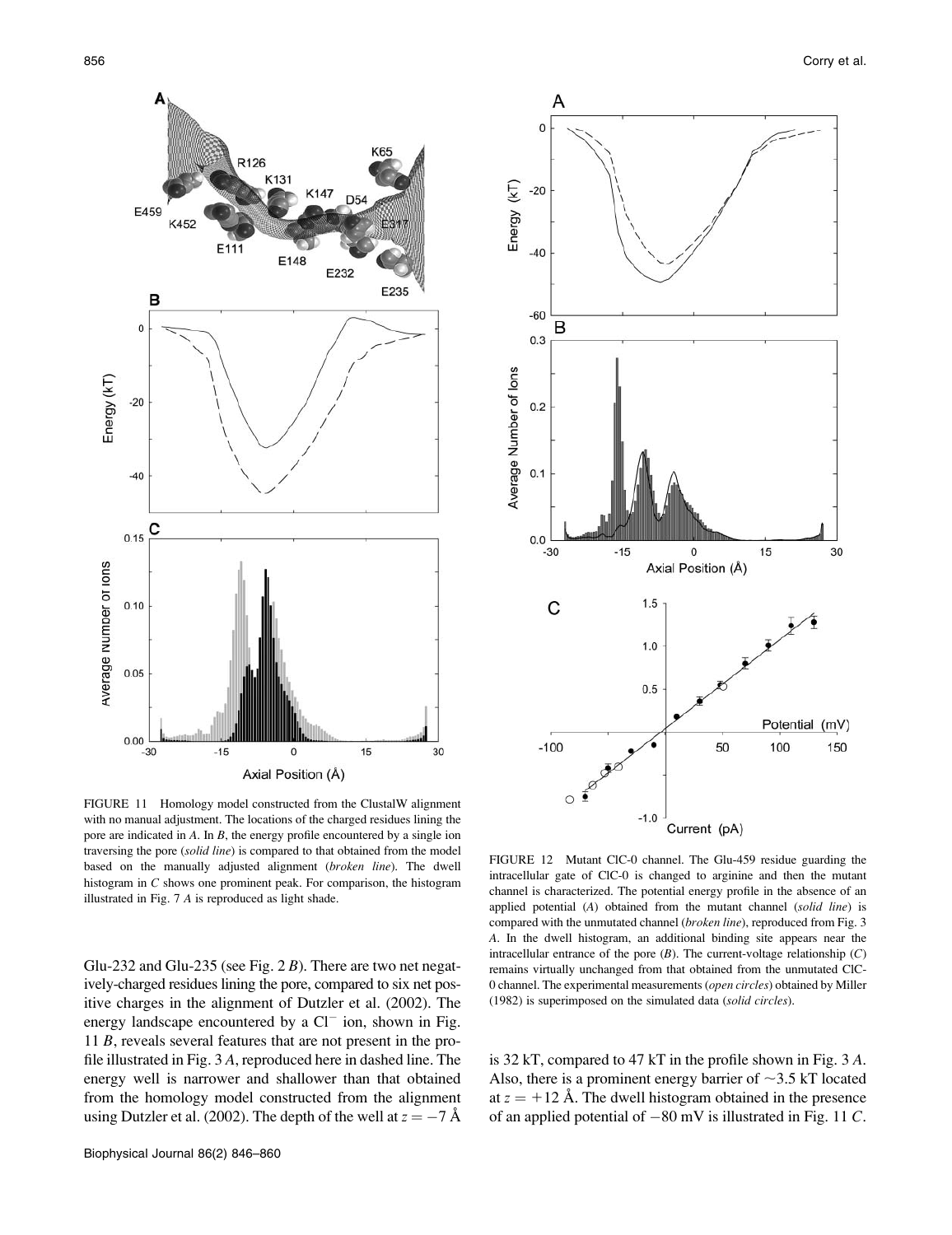Instead of having two prominent peaks, the histogram shows one main peak centered at  $z = -5.6$  Å. For comparison, the histogram shown in Fig. 7 A is superimposed on this figure. There are, on average, 1.4 ions in the channel, compared to 2.4 ions in the histogram illustrated in Fig. 7 A. A resident ion is permanently trapped at the binding site, unable to exist outside the pore. As a second ion enters from the intracellular reservoir, it is forced out of the channel by the Coulomb repulsion of the trapped ion. We measure the current across the model channel using Brownian dynamics. In the simulation period of 9.6  $\mu$ s with an applied potential of  $-80$  mV, the observed current is  $-0.09$  pA. No ions traverse in the opposite direction during the same simulation period, even at an applied potential of  $-160$  mV. We thus conclude that the homology model constructed with the ClustalW alignment with no manual adjustment is incapable of replicating the experimental observations.

Finally, we examine the effects of performing a point mutation on the native ClC-0 model, mutating position 459 from glutamate to arginine. This residue is identified as arginine in the alignment given by Dutzler et al. (2002), whereas our ClustalW alignment identifies it as glutamate. We demonstrate that the permeation dynamics of the E459R ClC-0 mutant involve an extra ion, but is otherwise similar to that of ClC-0. Harking back to Fig. 8, we note that the Glu-459 residue is located near the entrance of the intracellular vestibule. Fig. 12 A compares the energy wells encountered by a  $Cl^-$  ion moving through the mutant channel (solid line) and ClC-0 (broken line, reproduced from Fig. 3 A). Changing a negative residue to a positive residue is reflected in the depth and the width of the energy well: it is 8.3 kT deeper and slightly broader than that of the native ClC-0. Now three  $Cl^-$  ions occupy the pore, oscillating from their equilibrium positions at  $z = -16.3, -10.7$ , and  $-4.7 \text{ Å}$  (Fig. 12 B). These positions are close to three positively-charged residues, Arg-459, Arg-281, and Lys-131. In the presence of an applied potential of  $-80$  mV, we find that there are almost 3.5 ions on average in the mutant channel, indicating that the presence of the fourth ion destabilizes the three-ion equilibrium and causes conduction. The entry of the fourth  $Cl<sup>-</sup>$  ion in the pore from the intracellular reservoir is the ratelimit step in conduction in this mutant channel, taking on average 270 ns at  $-80$  mV. The three resident ions shuffle toward the extracellular side of the pore to accommodate the additional ion that enters. Once the outermost ion reaches the position of Lys-147, it dwells there temporarily, but usually exits within a few nanoseconds. Although conduction across the E459R mutant pore becomes a four-ion process, instead of being a three-ion process, the magnitude of currents across the pore remains unaltered. In Fig. 12  $C$ , the current-voltage curve for the mutant pore is illustrated. The curve is linear through the origin, with the core conductance of  $10.3 \pm 0.3$ pS. Our simulated data shows excellent agreement with corresponding measurements reported by Miller (1982), which are superimposed (open circles).

### **DISCUSSION**

In this article, we have attempted to relate the molecular structure of the ClC chloride channels to some of their macroscopically observable properties using several different computational approaches. Using molecular dynamics, an open-state structure of the prokaryotic ClC channel is first created by moving the atoms that are occluding the ionconducting path. The x-ray structures of Dutzler et al. (2002, 2003) correspond to a closed state, although whether the pore is closed by a slow or fast gating mechanism or through a structural change in the process of crystallization is not known. In creating an open conformation, we have made the minimum possible adjustments to the original crystallographic structure. Only those atoms that sterically impede ionic passage are slowly pushed outward, leaving all other residues largely unperturbed. The narrowest segment of the pore in the open-state conformation we create is just under 2.5 Å. We have ascertained in a preliminary study that the conductance is not appreciably affected when the radius of this segment is reduced to  $2.3$  or  $2.1$  Å. When the channel is in a conducting state, the constricted segment of the pore near E148 must be wider than the van der Waals radii of Cl and  $I^-$  ions, which are 1.80 and 2.15 Å, respectively, and also must accommodate  $NO_3^-$  ions. Thus, the minimum pore radius of  $2.5 \text{ Å}$  we adopted in this study is likely to be a good approximation.

In building the models, we assume that the open-state shape of the prokaryotic ClC channel is the same as that for ClC-0 and ClC-1, and that the structural features that confer specific characteristics of each ClC isoform are the polar and charged amino acid residues near the ion-conducting path. Whether this assumption is justified will remain unknown until the structures of these two channels are determined, crystallographically or otherwise, although a recent study suggests our assumption is plausible (Estévez et al., 2003). The three-dimensional atomic models of ClC-0 and ClC-1 we constructed by replacing amino acid residues that are not conserved with EcClC successfully reproduce the experimentally observed conductances and the shape of the current-voltage curves. The accurate replication of the experimental data with our Brownian dynamics simulations is not brought about by judiciously adjusting free parameters. There is one unknown constant that features in each of the Langevin and Poisson's equations. The first one of these is the friction coefficient,  $\gamma$ , which is related to the diffusion coefficient, D, by the Einstein relation,  $\gamma = kT/mD$ , where m is the mass of the ion. Molecular dynamics simulations were carried out by Allen et al. (2000) to obtain estimates of diffusion coefficients of biologically important  $Na^+$ ,  $K^+$ , and  $Cl<sup>-</sup>$  ions in various segments of the KcsA and schematic channels. In the hydrophobic chamber, their diffusion coefficients are reduced to  $\sim$ 38% of bulk diffusion on average. In this study, we use 50% of the bulk values in the pore. Unlike in the Poisson-Nernst-Planck theory, where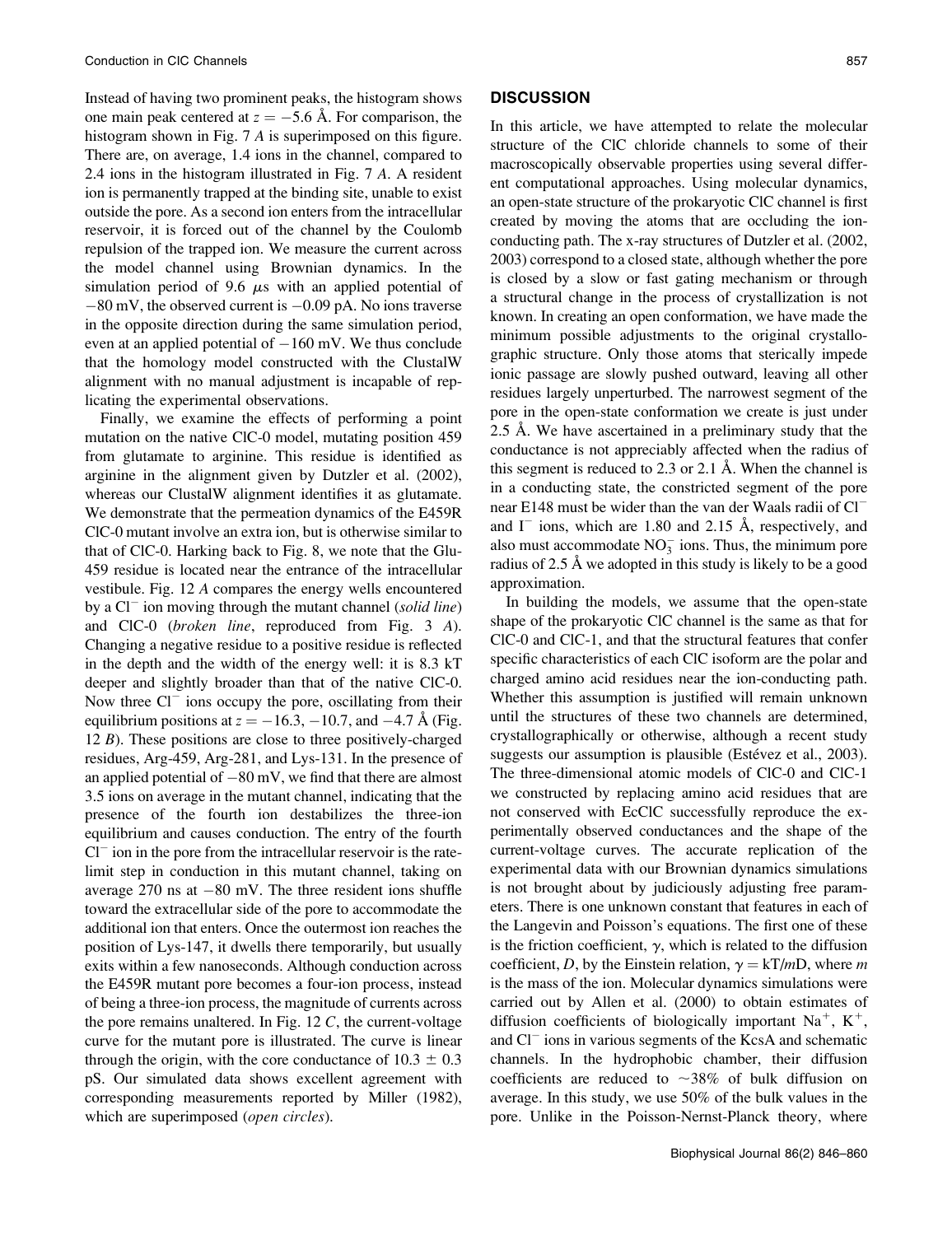conductance scales linearly with assumed D, conductance deduced from Brownian dynamics simulations is less sensitive to this parameter. The outward and inward currents across the potassium channel are reduced only slightly as  $D<sub>K</sub>$ is reduced from the bulk value to 10% of this (Chung et al., 1999).

In solving Poisson's equation, in this and all our previous studies, we use dielectric constants of 2, 60, and 80 for the protein, channel, and reservoir. Unlike water and lipid, which form homogeneous media, proteins are quite heterogeneous, exhibiting large variations in polarizability depending on whether we are dealing with the interior or exterior of a protein (see Schutz and Warshel, 2001). There are several microscopic investigations of the dielectric constant of proteins from molecular dynamics simulations (Smith et al., 1993; Simonson and Brooks, 1996; Pitera et al., 2001). The dielectric constant for the whole protein, according to these studies, varies between 10 and 40, but when only the interior region of the protein consisting of the backbone and uncharged residues is considered, the value drops to 2 or 4. From a microscopic point of view, this should make assigning a fixed  $\varepsilon_{p}$  value to an entire protein in continuum electrostatic calculations problematic. The effects of changing  $\varepsilon_p$  from 2 to 3.5 and 5 were examined by Chung et al. (2002), using the KcsA potassium channel. They showed that the precise value adopted in solving Poisson's equation has negligible effects on the macroscopic properties derived from Brownian dynamics simulations. For further discussion on this issue, see Burykin et al. (2002, 2003).

Assigning the appropriate value of dielectric constant of water,  $\varepsilon_w$ , within the ion channel is also nontrivial. In bulk water, molecules polarize so as to shield interactions within the dielectric media by a factor of  $\sim$ 1/80. However, given the preferential alignment of water in narrow pores, especially in regions of high charge, this shielding is likely to be far less effective. In theory, to determine  $\varepsilon_w$ , one can either examine the interaction of the fluctuating dipole moment with a reaction field acting at the boundary—the so-called Kirkwood-Frölich technique (Frölich, 1968)—or measure the induced polarization in response to an applied electric field (Heinz et al., 2001; Kusalik et al., 1994). In practice, neither method gives a reliable answer when they are applied to channel-like geometries that contain ions. This issue clearly deserves further investigation. In the meantime, we have been consistently adopting the value of  $\varepsilon_w$  as 60, under the assumption that the polar residues on the protein wall are acting partially like water molecules in shielding ionic charges. In a number of different types of ion channels that we studied using Brownian dynamics, the use of  $\varepsilon_w = 60$ in the narrow pore successfully reproduced many of the experimentally determined properties.

Incorporating the atomic models of ClC-0 and ClC-1 in three-dimensional Brownian dynamics, we are able to make a number of predictions that can be tested experimentally. Among these are the conductance-concentration profiles for ClC-0 and ClC-1. For both, we obtain the half-saturation values of  $\sim$ 150 mM, in the same range as many cationic channels, such as the potassium channels (Coronado et al., 1980; Chung et al., 2002). Theoretically, the conductanceconcentration curve is expected to saturate if the transport through the channel is determined by two independent processes, of which only one depends on ionic concentrations on the two sides of the channel. In ClC-0 and ClC-1, outward conduction involves two such steps as illustrated in Fig. 8. The first is the entry of a third ion into the channel from the intracellular space, which depends on the ionic concentration and the applied potential. The second step is the outermost ion climbing out of the energy well and into the extracellular space, which is independent of the ionic concentration and depends solely on the applied potential. Thus, the current in these channels first increases and then saturates with increasing ionic concentration, following the Michaelis-Menten form derived in Chung et al. (1999). Finally, we show that a single point mutation of the Glu-459 residue guarding the intracellular gate to arginine causes an increase in the number of ion binding sites from two to three (Fig. 12). The current-voltage curve, however, remains virtually unchanged. Although the mutant and wild-type channels will be indistinguishable macroscopically, an additional  $Cl^-$  ion is predicted to be present in the mutant x-ray structure.

Our studies have shed light on the detailed mechanism of ion permeation in ClC channels. The success of our technique of constructing models of these channels has prompted us to examine how the conduction properties of EcClC, ClC-0, and ClC-1 will be affected following theoretical mutations and to study other ClC isoforms, whose single channel properties have not yet been characterized. It has not been possible to measure currents across some ClC-type channels, such as the prokaryotic ClC channels, probably because currents are too small to be resolved experimentally. For these, we are able to model sitedirected mutagenesis and ascertain which residues need to be mutated to enhance the magnitude of currents flowing across the pores. The results of our mutation studies will be reported in detail elsewhere. In studying the family of ClC channels, we can now make testable predictions while refining our models as new experimental data comes to hand. Thus, our understanding of the mechanics of ion channels can progress through a fruitful interaction between theory and experiment.

The calculations upon which this work is based were carried out using the Compaq AlphaServer Supercomputer of The Australian National University Supercomputer Facility. We thank Dr. David K. Bisset for creating an open-state structure of the EcClC channel and Dr. Tsung-Yu Chen for making his unpublished data available to us. Dr. Chen's experimental measurements are reproduced in Fig. 6 with his kind permission.

This work was supported by grants from the Australian Research Council, the Australian Partnership of Advanced Computing, and the National Health and Medical Research Council of Australia.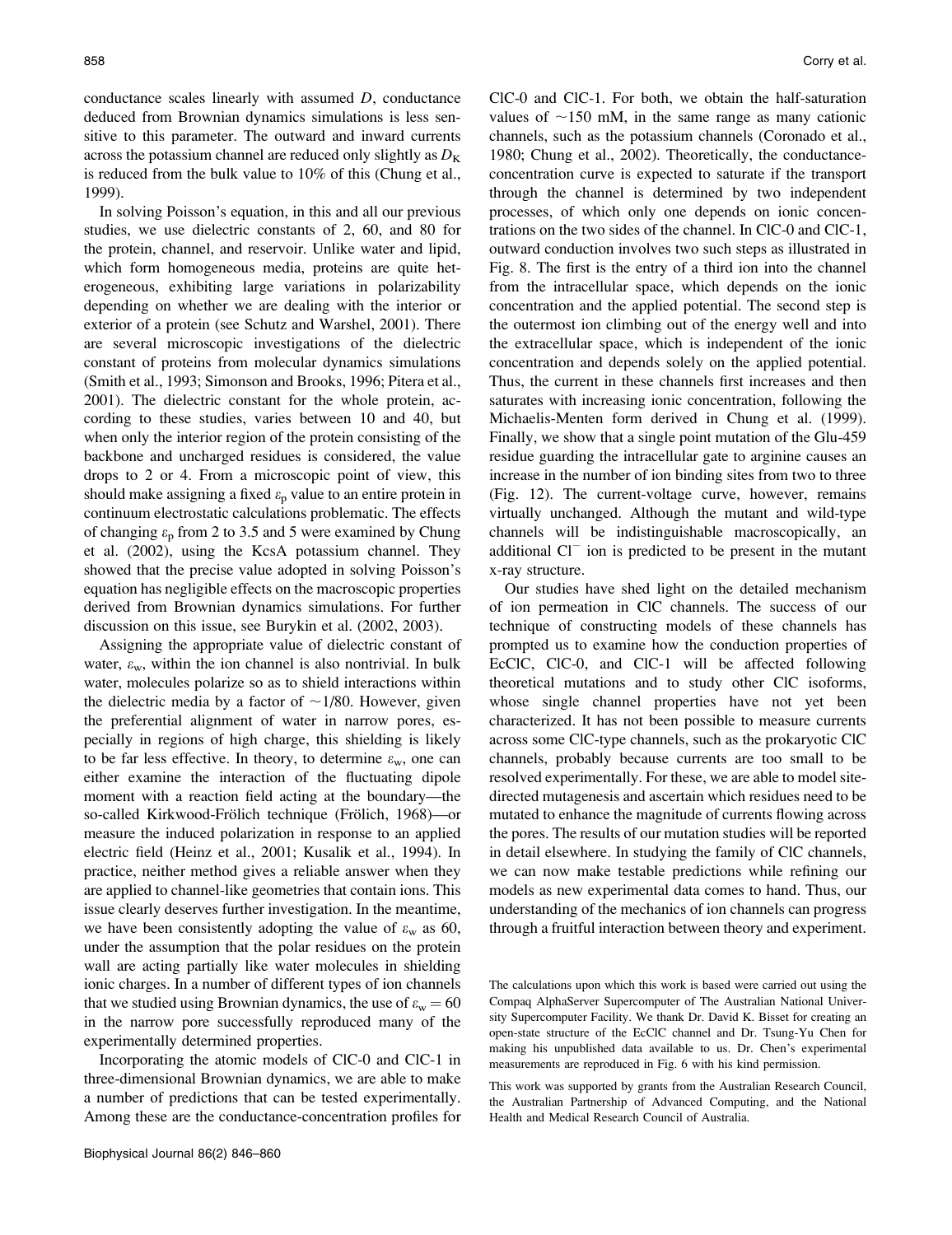### **REFERENCES**

- Allen, T., and S. H. Chung. 2001. Brownian dynamics study of an openstate KcsA potassium channel. Biochim. Biophys. Acta. 1515:83–91.
- Allen, T. W., S. Kuyucak, and S. H. Chung. 2000. Molecular dynamics estimates of ion diffusion in model hydrophobic and KcsA potassium channels. Biophys. Chem. 86:1–14.
- Bennetts, B., M. L. Roberts, A. H. Bretag, and G. Y. Rychkov. 2001. Temperature dependence of human muscle ClC-1 chloride channel. J. Physiol. 535:83–93.
- Brooks, B. R., R. E. Bruccoleri, B. D. Olafson, D. J. States, S. Swaminathan, and M. Karplus. 1983. CHARMM: a program for macromolecular energy, minimization, and dynamics calculations. J. Comp. Chem. 4:187–217.
- Burykin, A., C. N. Schutz, J. Villa, and A. Warshel. 2002. Simulations of ion current in realistic models of ion channels: the KcsA potassium channel. Proteins. 47:265–280.
- Burykin, A., M. Kato, and A. Warshel. 2003. Exploring the origin of the ion selectivity of the KcsA potassium channel. Proteins. 52:412–426.
- Chen, Y. T., and C. Miller. 1996. Nonequilibrium gating and voltage dependence of the ClC-0 Cl<sup>-</sup> channel. J. Gen. Physiol. 108:237-250.
- Chung, S. H., M. Hoyles, T. W. Allen, and S. Kuyucak. 1998. Study of ionic currents across a model membrane channel using Brownian dynamics. Biophys. J. 75:793–809.
- Chung, S. H., T. W. Allen, M. Hoyles, and S. Kuyucak. 1999. Permeation of ions across the potassium channel: Brownian dynamics studies. Biophys. J. 77:2517–2533.
- Chung, S. H., T. W. Allen, and S. Kuyucak. 2002. Conducting-state properties of the KcsA potassium channel from molecular and Brownian dynamics simulations. Biophys. J. 82:628–645.
- Coronado, R., R. L. Rosenberg, and C. Miller. 1980. Ionic selectivity, saturation, and block in a  $K^+$ -selective channel from sarcoplasmic reticulum. J. Gen. Physiol. 76:425–446.
- Corry, B., T. W. Allen, S. Kuyucak, and S. H. Chung. 2001. Mechanisms of permeation and selectivity in calcium channels. Biophys. J. 80:195– 214.
- Corry, B., S. Kuyucak, and S. H. Chung. 2003. Dielectric self-energy in Poisson-Boltzmann and Poisson-Nernst-Planck models of ion channels. Biophys. J. 84:3594–3606.
- Doyle, D. A., J. M. Cabral, R. A. Pfuetzner, A. Kuo, J. M. Gulbis, S. L. Cohen, B. T. Chait, and R. MacKinnon. 1998. The structure of the potassium channel: molecular basis of  $K^+$  conduction and selectivity. Science. 280:69–77.
- Duan, D., S. Cowley, B. Horowitz, and J. R. Hume. 1999. A serine residue in CLC-3 link phosphorylation-dephosphorylation to chloride channel regulation by cell volume. J. Gen. Physiol. 113:57–70.
- Dutzler, R., E. B. Campbell, M. Cadene, B. T. Chait, and R. MacKinnon. 2002. X-ray structure of a ClC chloride channel at  $3.0\text{ Å}$  reveals the molecular basis of anion selectivity. Nature. 415:287–294.
- Dutzler, R., E. B. Campbell, and R. MacKinnon. 2003. Gating the selectivity in ClC chloride channels. Science. 300:108-112.
- Edwards, S., B. Corry, S. Kuyucak, and S. H. Chung. 2002. Continuum electrostatics fails to describe ion permeation in the gramicidin channel. Biophys. J. 83:1348–1360.
- Estévez, R., B. C. Schroeder, A. Accardi, T. J. Jentsch, and M. Pusch. 2003. Conservation of chloride channel structure revealed by an inhibitor binding site in ClC-1. Neuron. 38:47–59.
- Fahlke, C. 2001. Ion permeation and selectivity in ClC-type chloride channels. 2001. Am. J. Physiol. Renal Physiol. 280:F748–F757.
- Fahlke, C., R. Rüdel, N. Mitrovic, M. Zhou, and A. L. George, Jr. 1995. An aspartic residue important for voltage-dependent gating of human muscle chloride channels. Neuron. 15:463–472.
- Friedrich, T., T. Breiderhoff, and T. J. Jentsch. 1999. Mutational analysis demonstrates that ClC-4 and ClC-5 directly mediate plasma membrane currents. J. Biol. Chem. 274:896–902.
- Heinz, T. N., W. F. van Gunsteren, and P. H. Hünenberger. 2001. Comparison of four methods to compute the dielectric permittivity of liquids from molecular dynamics simulations. J. Chem. Phys. 115:1125– 1136.
- Hoyles, M., S. Kuyucak, and S. H. Chung. 1998. Solutions of Poisson's equation in channel-like geometries. Comp. Phys. Comm. 115:45–68.
- Jentsch, T. J., K. Steinmeyer, and G. Schwarz. 1990. Primary structure of Torpedo marmorata chloride channel isolated by expression cloning in Xenopus oocytes. Nature. 348:510–514.
- Jentsch, T. J., T. Friedrich, A. Schriever, and H. Yamada. 1999. The ClC chloride channel family. Pflugers Arch. 437:783–795.
- Jentsch, T. J., V. Stein, F. Weinreich, and A. A. Zdebik. 2002. Molecular structure and physiological function of chloride channels. Physiol. Rev. 82:503–568.
- Kawasaki, M., M. Suzuki, S. Uchida, S. Sasaki, and F. Marumo. 1995. Stable and functional expression of the ClC-3 chloride channel in somatic cell lines. Neuron. 14:1285–1291.
- Kusalik, P. G., M. E. Mandy, and I. M. Swishchev. 1994. The dielectricconstant of polar fluids and the distribution of the total dipole-moment. J. Chem. Phys. 100:7654–7664.
- Li, S. C., M. Hoyles, S. Kuyucak, and S. H. Chung. 1998. Brownian dynamics study of ion transport in the vestibule of membrane channels. Biophys. J. 74:37–47.
- Lorenz, C., M. Pusch, and T. J. Jentsch. 1996. Heteromultimeric CLC chloride channels with novel properties. Proc. Natl. Acad. Sci. USA. 93:13362–13366.
- Ludewig, U., M. Pusch, and T. J. Jentsch. 1996. Two physically distinct pores in the dimeric ClC-0 chloride channel. Nature. 383:340–343.
- Maduke, M., C. Miller, and J. A. Mindell. 2000. A decade of ClC chloride channels: structure, mechanism, and many unsettled questions. Annu. Rev. Biophys. Biomol. Struct. 29:411–438.
- Middleton, R. E., D. J. Pheasant, and C. Miller. 1996. Homodimeric architecture of a ClC-type chloride channel. Nature. 383:337–340.
- Miller, C. 1982. Open-state substructure of single chloride channels from Torpedo electroplax. Phil. Trans. Roy. Soc. Lond. B299:401–411.
- Moy, G., B. Corry, S. Kuyucak, and S. H. Chung. 2000. Tests of continuum theories as models of ion channels. I. Poisson-Boltzmann theory versus Brownian dynamics. Biophys. J. 78:2349–2363.
- Pitera, J. W., M. Falta, and W. F. van Gunsteren. 2001. Dielectric properties of proteins from simulation: the effects of solvent, ligands, pH, and temperature. Biophys. J. 80:2546–2555.
- Press, W. H., B. P. Flannery, S. A. Teukolsky, and W. T. Vetterling. 1989. Numerical Recipes. Cambridge University Press, Cambridge, UK.
- Pusch, M., U. Ludewig, A. Rehfeldt, and T. J. Jentsch. 1995. Gating of the voltage-dependent chloride channel ClC-0 by the permeant anions. Nature. 373:527–531.
- Rychkov, G. Y., M. Pusch, M. L. Roberts, and A. H. Bretag. 2001. Interaction of hydrophobic anions with the rat skeletal muscle chloride channel ClC-1: effects on permeation and gating. J. Physiol. 530:379– 393.
- Saviane, C., F. Conti, and M. Pusch. 1999. The muscle chloride channel ClC-1 has a double-barreled appearance that is differentially affected in dominant recessive myotonia. J. Gen. Physiol. 113:457–469.
- Schutz, C. N., and A. Warshel. 2001. What are the dielectric ''constants'' of proteins and how to validate electrostatic models. Proteins. 44:400– 417.
- Simonson, T., and C. L. Brooks, Iii. 1996. Charge screening and the dielectric constant of proteins: insights from molecular dynamics. J. Am. Chem. Soc. 118:8452–8458.
- Smith, P. E., R. M. Brunne, A. E. Mark, and W. F. van Gunsteren. 1993. Dielectric properties of trypsin inhibitor and lysozyme calculated from molecular dynamics simulations. J. Phys. Chem. 97:2009–2014.